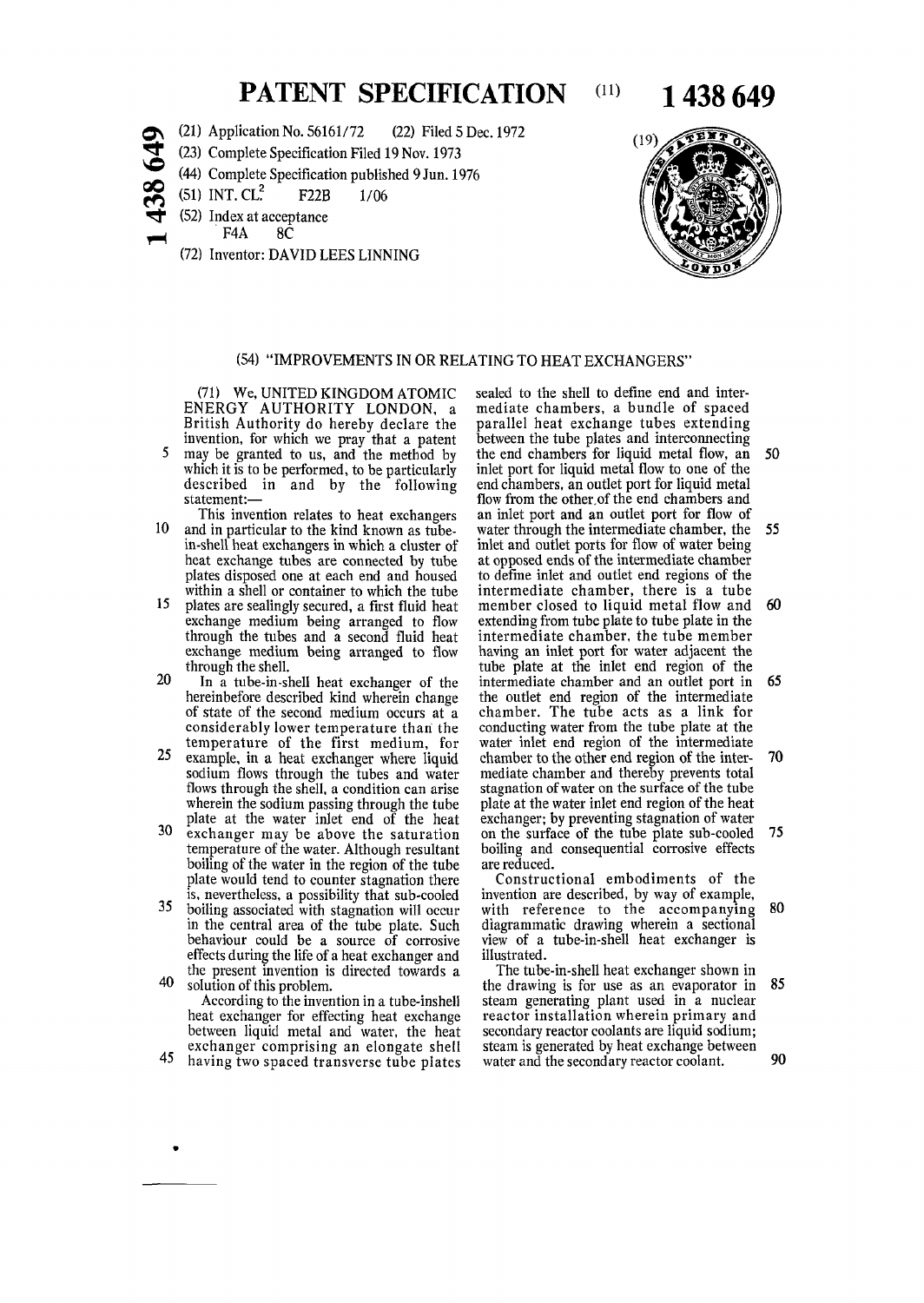The tube-in-shell heat exchangers each comprise an elongate shell 1 having two spaced transverse tube plates 2 and 3. The tube plates are circumferentially sealed to the

5 shell to define end and intermediate chambers 4, 5 and 6, and there is a bundle of spaced parallel heat exchange tubes 7 extending between the tube plates to interconnect the end chambers  $\hat{4}$ , 5 for liquid

- 10 metal flow. There is an inlet port 8 for liquid metal flow into the end chamber 5 and an outlet port 9 for liquid metal flow from the end chamber 4. Inlet and outlet ports 10, 11, for flow of water through the intermediate
- 15 chamber, are disposed at opposed ends of the intermediate chamber thereby defining inlet and outlet end regions 12,13.

There is a tube member 14 which is closed to liquid metal flow and which extends from

- 20 tube plate to tube plate in the intermediate chamber. The tube member 14 has an inlet port 15 for water adjacent the tube plate 2 and an outlet port 16 in the outlet end region 13 of the intermediate chamber. The tube
- 25 member 14 provides a link for conducting water from the surface of the tube plate 2 to the region 13 of the intermediate chamber thereby to reduce stagnation and consequential corrosive effects on the water 30 contacting surface of the tube plate 2.

In a first construction of heat exchanger the ends of the tube member 14 are open. The tube member 14 is of larger outside diameter than the heat exchange tubes 7 and is

35 latterally supported by neighbouring heat exchange tubes 7.

In an alternative construction the tube member 14, has closed ends and is end supported by penetration of the tube plates.

- 40 The end regions of the tube member 14 are perforated within the intermediate chamber adjacent the tube plate 2 and in the end region 13 to provide inlet and outlet ports 15, 16 for flow of water.
- 45 Each of the described heat exchangers may have a plurality of tube members 14 dispersed

throughout the bundle of heat exchange tubes

WHAT WE CLAIM IS:—

1. A tube-in-shell heat exchanger for 50 effecting heat exchange between liquid metal and water, the heat exchanger comprising an elongate shell having two spaced transverse tube plates sealed to the shell to define end and intermediate chambers, a bundle of 55 spaced parallel heat exchange tubes extending between the tube plates and interconnecting the end chambers for liquid metal flow, an inlet port for liquid metal flow to one of the end chambers, an outlet port for liquid 60 metal flow from the other of the end chambers and an inlet port and an outlet port for flow of water through the intermediate chamber, the inlet and outlet ports for flow of water being at opposed ends of the 65 intermediate chamber to define inlet and outlet end regions of the intermediate chamber, and wherein there is a tube member closed to liquid metal flow extending from tube plate to tube plate in the intermediate 70 chamber, the tube member having an inlet port for water adjacent the tube plate at the inlet end region of the intermediate chamber mici chu region or the micrimetriale chamber and an outlet port in the outlet end region of

2. A tube-in-shell heat exchanger according to claim 1 wherein the tube member has open ends and is laterally supported by neighbouring heat exchange tubes. 80

3. A tube-in-shell heat exchanger according to claim 1 wherein the tube member has closed ends and is end supported by penetration of the tube plates, the inlet and outlet ports for flow of water being 85 perforations in the wall of the tube member.

4. A tube-in-shell heat exchanger substantially as hereinbefore described.

L. A. DUNN ILL Chartered Patent Agent Agent for the Applicant

Printed for Her Majesty's Stationery Office, by Croydon Printing Company Limited, Croydon, Surrey, 1976.<br>Published by The Patent Office, 25 Southampton Buildings, London, WC2A 1AY, from which copies may be obtained.